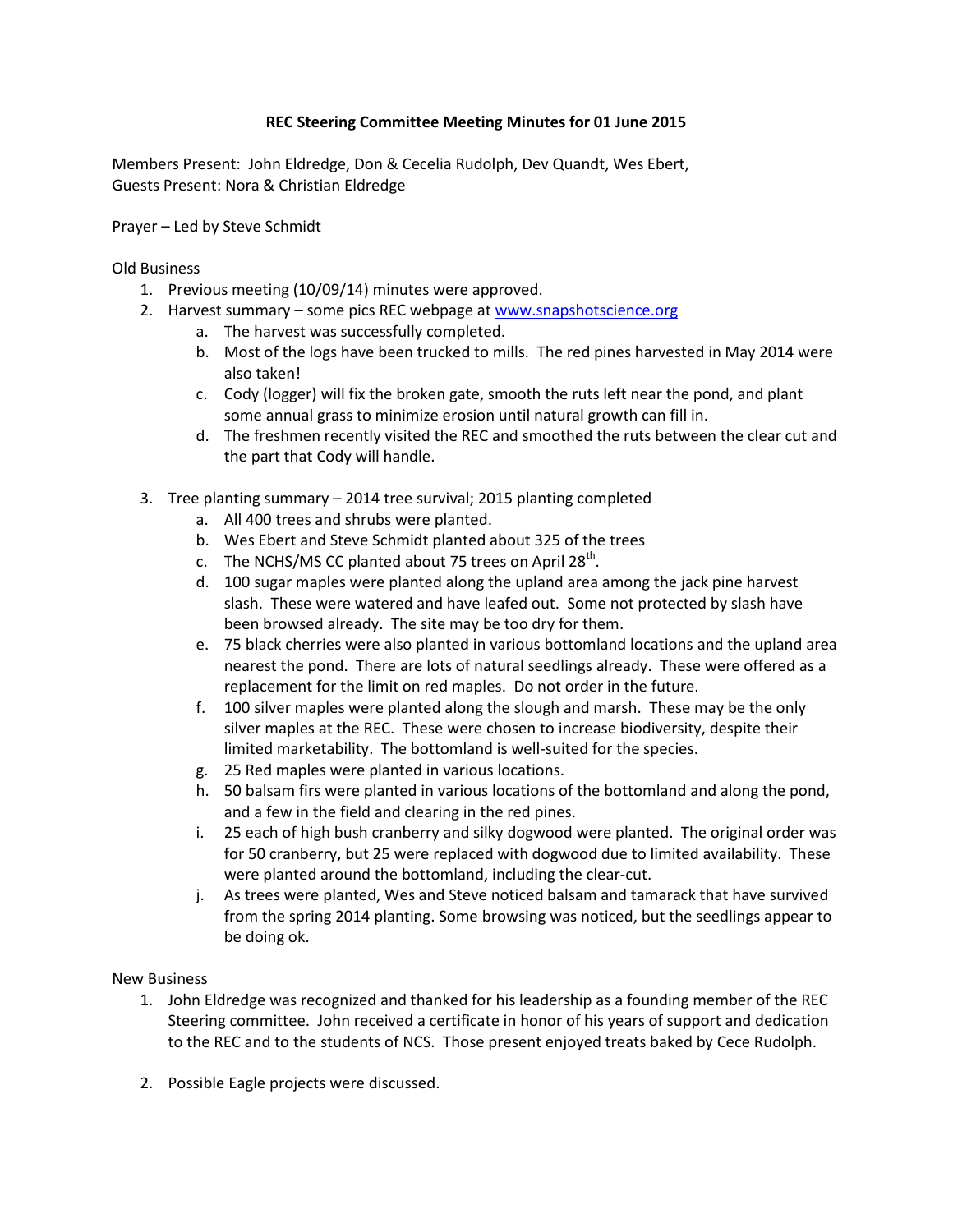- a. The trail is difficult to follow due to the recent harvest and the decay of the wood chips. A priority project would be trail work, including laying wood chips along the entire 0.4 mile loop. Mary Wagner has also requested some markers, especially on the island.
- b. Signs Rules; Eagle scout projects recognition
- c. Invasive species control is needed, especially buckthorn.
- 3. Poison Ivy
	- a. There is a thick patch of poison ivy in the ditch along the road between the ramp and driveway. The patch does extend beyond the driveway to the east, also.
	- b. This is a particularly bad location since students are often dropped off on the side of the road in this location.
	- c. Wes found a couple of individual plants in the bottomland, too.
	- d. The spot by the road will need to be treated.
- 4. REC use in 2014-15
	- a. May Freshmen; NCMS CC;  $6^{th}$  grade; NCES St. Anne; NCES St. Mark
	- b. Overall 1179 student hours (see data below)

| 2014-15   |                      |                              |        |                 |      |       |                                                          |
|-----------|----------------------|------------------------------|--------|-----------------|------|-------|----------------------------------------------------------|
| Date      | <b>School</b>        | Teacher(s)                   | Grade  |                 |      |       | # of students Time (hr) Student hrs Activity Description |
| 9/25/14   | <b>NCMS</b>          | Quandt (et. Al)              | 6 to 8 | 104             |      |       | 312 BioBlitz & Buckthorn                                 |
| 25-Sep-14 | <b>NCHS</b>          | Kage et. Al                  | 9      | 34              |      |       | 102 BioBlitz                                             |
| 25-Sep-14 | <b>NCES St. Mark</b> | M. Wagner, et. Al.           | 3 to 5 | 30 <sup>1</sup> |      |       | 90 BioBlitz                                              |
| 25-Sep-14 | NCES St. Anne        | L. Wagner, et. Al.           | 3      | 35 <sub>1</sub> |      |       | 70 BioBlitz                                              |
| 16-Oct-14 | <b>NCMS</b>          | Quandt                       | 6 to 8 | 35 <sub>l</sub> | 1.5  |       | 52.5 CC gathering                                        |
| 10-Feb-15 | <b>NCMS</b>          | Quandt                       | 6 to 8 | 25              | 1.5  |       | 37.5 CC gathering                                        |
| 2-Mar-15  | <b>NCES St. Mark</b> | M. Wagner, et. Al.           | 4,5    | 18 <sub>1</sub> |      |       | 36 Snowshoeing, clean wood duck hou                      |
| 28-Apr-15 | Various              | Quandt, M. Wagner            | 4,6,12 |                 | 1.5  |       | 9 NCHS & NCMS CC; Planted trees                          |
| 8-May-15  | <b>NCHS</b>          | Kage, Erickson, Radtke, Rowe | 9      | 36              |      |       | 180 Math, Science, Religion, English                     |
| 19-May-15 | <b>NCMS</b>          | Quandt                       | 6 to 8 | 25 <sub>1</sub> | 1.5  |       | 37.5 CC gathering                                        |
| 28-May-15 | NCES St. Anne        | L. Wagner, Shidell           | 3      | 35 <sub>1</sub> | 3.5  | 122.5 |                                                          |
| 4-Jun-15  | <b>NCMS</b>          | Rupar, Gress                 | 6      | 40              | 3.25 |       | 130 Pond Study/Scavenger Hunt                            |
|           |                      |                              |        |                 |      |       |                                                          |
|           |                      |                              |        |                 |      | 1179  |                                                          |

| Year    | <b>Student Hours</b> |  |  |  |  |
|---------|----------------------|--|--|--|--|
| 2002-03 | 688                  |  |  |  |  |
| 2003-04 | 1046.5               |  |  |  |  |
| 2004-05 | 247                  |  |  |  |  |
| 2005-06 | 240                  |  |  |  |  |
| 2006-07 | 302.5                |  |  |  |  |
| 2007-08 | 884                  |  |  |  |  |
| 2008-09 | 714.5                |  |  |  |  |
| 2009-10 | No data              |  |  |  |  |
| 2010-11 | No data              |  |  |  |  |
| 2011-12 | No data              |  |  |  |  |
| 2012-13 | 641.69               |  |  |  |  |
| 2013-14 | 1216.15              |  |  |  |  |
| 2014-15 | 1179                 |  |  |  |  |

## Historical Student Hours at the REC